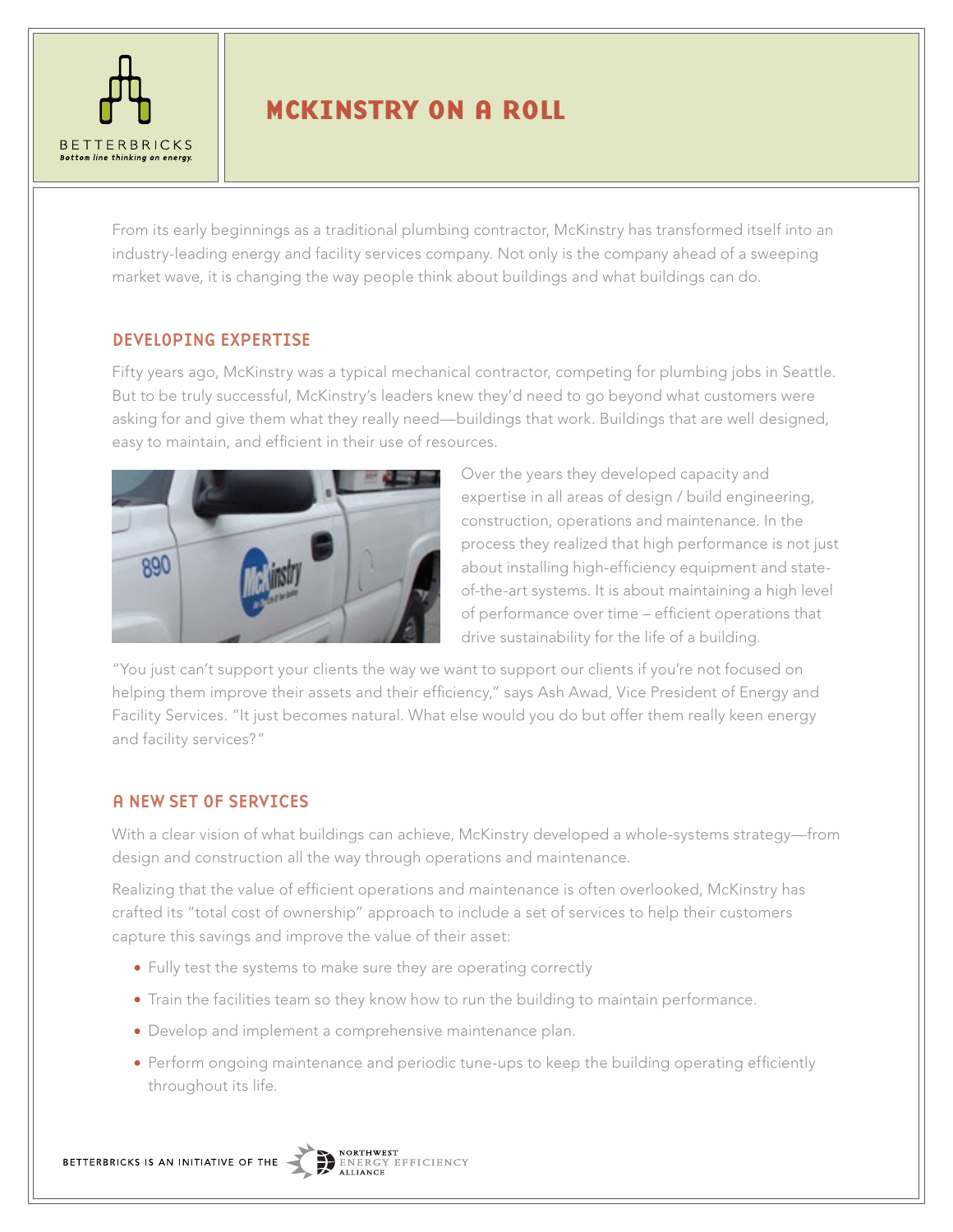In 2000 McKinstry created a team to formalize these ideas and market them directly to customers. Now called Energy and Facility Services, this team works hard to educate customers to see the big picture, to view a building as an integrated system that provides value over time. By doing so, the company is working to make energy efficiency part of the mainstream—just another part of how people do business.

To make these services cost effective, McKinstry works closely with utility companies to incorporate the incentives they offer: rebates and grants for both capital equipment and operator training. Over the years they have developed a very productive relationship with utility partners, providing feedback on their incentive programs in the marketplace, as well as generating ideas for new programs.

Identified as a forward-thinking company, McKinstry was selected to participate in the Building Performance Services Test, a pilot project designed to showcase the value of periodic tune-ups for existing buildings. The project, completed in 2005, was sponsored by BetterBricks, Puget Sound Energy, Seattle City Light and Snohomish County PUD. "The BPS Test was a significant catalyst in helping us focus on the idea of highly efficient operations," says Awad.

## New Levels of Success

McKinstry's focus on maintaining high performance throughout the life of a building has produced remarkable results for customers:

#### Sparling Technology Center in Lynnwood, WA

Although relatively new, this office building was plagued with numerous problems. Trying to maintain an even temperature, the building was being run 24/7. With a comprehensive assessment of the building, McKinstry was able to identify and repair failed compressors and fire dampers, reprogram



the control system and add heat to underserved areas. Not only are the occupants more comfortable and the system easier to maintain, but the projected savings were considerable:

- Cost Savings \$12,000/year
- Energy Savings 200,000 kWh/year
- 15% of total energy usage

### Office Building in Bellevue, WA

This was a much larger building and also relatively new. However, to economize on the size of the mechanical room, the building was designed with small ductwork that runs high velocity air. Combined with a number of other issues, this caused the building to take in too much outside air, increasing the heating and cooling loads as well as the pressure inside the building. As a result, the front door wouldn't close properly, causing a security risk. McKinstry was able to correct the economizer operation, reduce minimum air flows, and correct the building pressure, solving several problems at once. Now, with better occupant comfort and a serious security problem eliminated, the building owners also benefit from significant energy savings:

- Cost Savings \$54,000/year
- Energy Savings 1,100,000 kWh /year
- 8% of total energy usage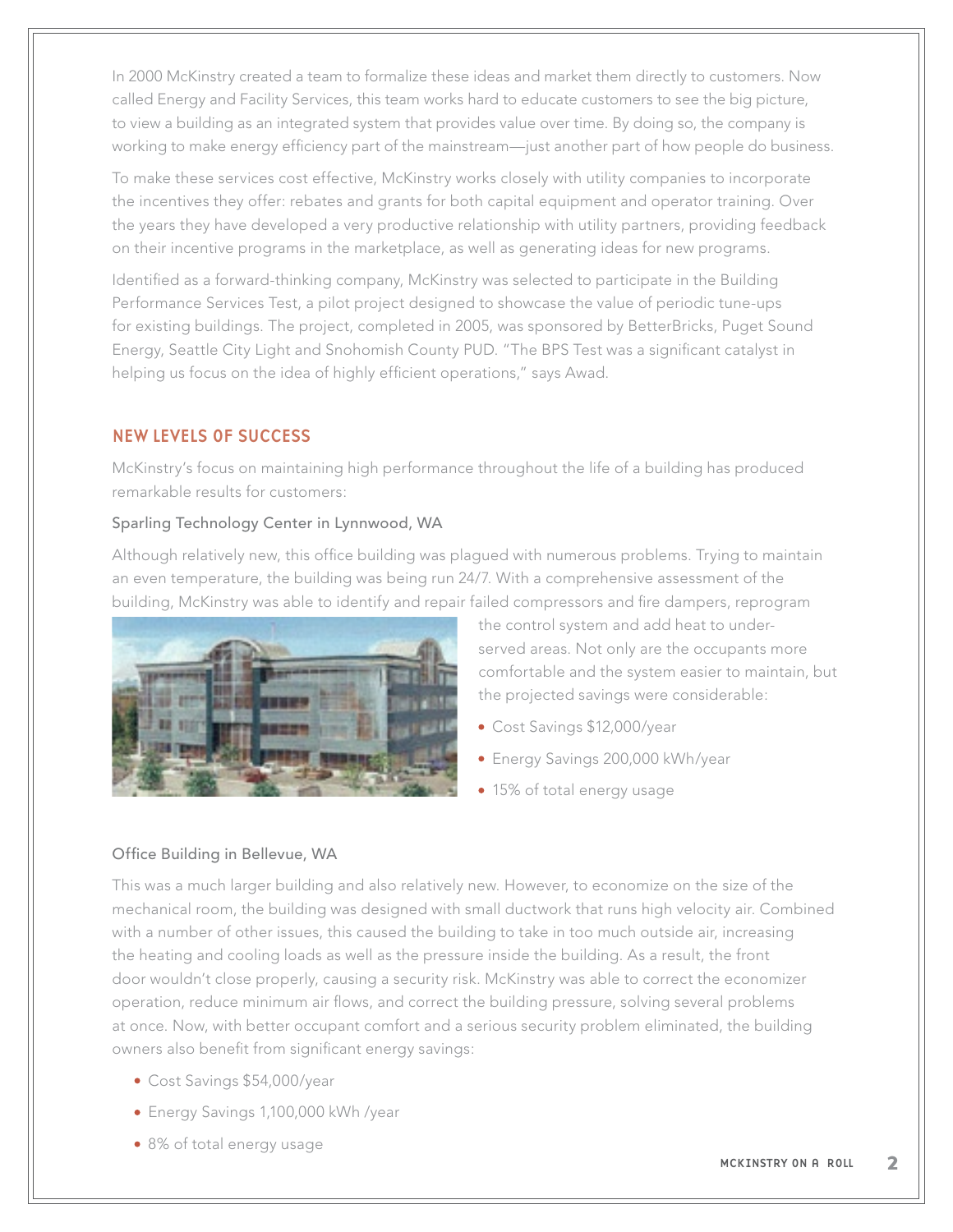With each of these building tune-up projects, McKinstry also provides training for the facilities personnel. Combined with a maintenance plan and a list of "best practices" for improved operations, this training ensures the facilities team has the resources they need to maintain the performance achieved during the tune-up. McKinstry is also developing a more in-depth service offering that involves a 2–3 year ongoing relationship with facilities teams combined with annual or bi-annual check-ups.

By taking a whole-picture approach, McKinstry has not only improved its ability to create and maintain high-performance buildings, it has transformed its relationships with customers. "Now, rather than just a bidder, we're viewed as more of a partner to help our customers obtain their business objectives and goals. It's a wonderful, wonderful place to be," affirms Mike Porter, Director of Technical Services.



Such relationships require an investment of time, money and energy. But the payoff is tremendous, resulting in consulting projects, new services projects, and active energy management services.

## And Yes, There are Challenges

Moving from transaction-based thinking to a total cost of ownership approach requires a cultural shift. "I think the biggest challenge that we've seen is that people have been doing things the same way for over 100 years," says Porter.

Instead of each group focusing solely on their part of the project, now everyone needs to see the whole process and how their piece fits into it. It's a huge shift in thinking. But once they do see the big picture and how the parts inter-relate, they begin to discover ways to integrate them more efficiently. The result is a building that not only performs better but does so with a smaller ecological footprint.

The process is not easy and requires someone in a leadership position on the customer side who can see the advantages and drive change within the organization.

On the other hand, in terms of marketing these ideas to prospective customers, "We've had very few challenges getting people to listen to us," says Porter. "Compared to five years ago, the challenges have decreased significantly." The market is evolving quickly and more people are willing to invest in a systematic, holistic approach to maintaining their assets.

## A Promising Market

When McKinstry began offering energy services in 2000, they were ahead of the wave. A lot has happened in just a few years: the Enron crash, soaring fuel prices, awareness of global warming. As a result, there's been a sea change in the market. "People are talking about LEED. Talking about energy.